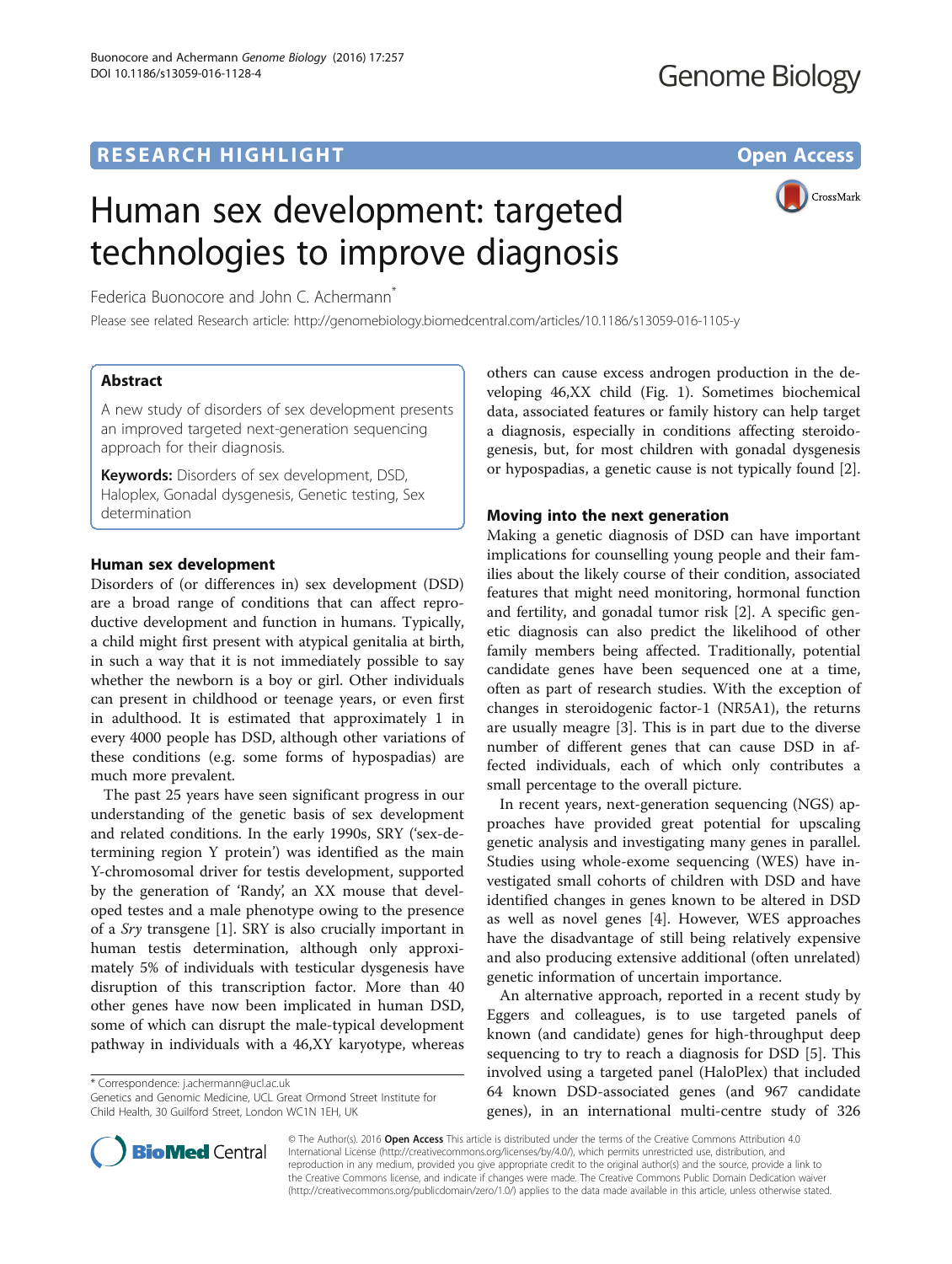<span id="page-1-0"></span>

individuals and 129 of their family members. This approach involved many more individuals than previous reports, as well as a wider range of genes and greater depth of sequencing [[6](#page-2-0), [7](#page-2-0)]. The panel also included many genes involved in central hypogonadism (central hypogonadotropic hypogonadism, CHH).

The study by Eggers et al. has generated several important findings [\[5](#page-2-0)]. First, a likely specific genetic diagnosis was reached in 43% of the individuals tested. Although functional studies were not performed, the American College of Medical Genetic and Genomics guidelines were used to determine the likely pathogenicity of the variants [\[8](#page-2-0)]. Second, it was surprising that the analysis of trios (proband and parents) did not significantly improve the diagnostic yield. As many genetic variants associated with DSD arise as de novo dominant conditions, it would have been anticipated that trio analysis would have helped to identify de novo changes and thereby strengthen evidence for likely pathogenicity. Third, 13 individuals with 46,XY DSD had more than one curated variant in a diagnostic DSD gene detected, suggesting a potential oligogenic inheritance in some situations. Finally, there was an enrichment of likely pathogenic variants found in several genes (e.g. CHD7, WDR11, FGF8/FGFR1) that are traditionally associated with CHH/Kallmann syndrome. CHH is a hypothalamic–pituitary condition in which release of the gonadstimulating hormones follicle-stimulating hormone (FSH) and luteinizing hormone (LH) is reduced. In the current model of human sex development, congenital gonadotropin insufficiency should only affect penile growth (length) and testis descent in the later stages of fetal development. The identification of changes in these genes in individuals with hypospadias and other more marked variations in genital anatomy suggest that some genes function at multiple levels throughout the hypothalamic–pituitary–gonadal axis and support previous findings by Baxter and colleagues [[4\]](#page-2-0).

Several limitations of this study must also be highlighted. With more-detailed clinical and biochemical phenotyping, it is possible that a diagnosis could still have been reached in a very small number of children using single-gene analysis (e.g. WT1 in renal failure or STAR in lipoid congenital adrenal hyperplasia) [[2\]](#page-2-0). Furthermore, analysis of several classic congenital adrenal hyperplasia (CAH) genes (e.g. CYP21A2) can be difficult using targeted capture and NGS because of the presence of a pseudogene. As CAH is a common and important diagnosis to make, a combination of biochemical analysis followed by single-gene testing is still the best approach, and accordingly children with CAH were not entered into this study [[2](#page-2-0)]. Finally, different personal and cultural views on genetic testing need to be considered. Unlocking genetic knowledge is often of benefit, but can also carry a burden of information, especially in such a sensitive area as reproductive development. Engagement and education of families and young people, together with balanced information and consent, are important. While bearing all these considerations in mind, offering a more comprehensive panel-based approach to genetic testing, as described by Eggers and colleagues, certainly seems one way forward.

# Where do we go from here?

High-throughput panel-based genetic analysis has now come of age in many settings, and similar studies have recently been reported for other endocrine conditions. For example, De Franco and colleagues used a targeted NGS panel as part of their comprehensive evaluation of an international cohort of more than 1000 children with neonatal diabetes, where a final molecular diagnosis was reached in 82% [[9\]](#page-2-0). Similarly, Guran and collaborators studied almost 100 patients with primary adrenal insufficiency of unknown cause from a national cohort study in Turkey and reached a genetic diagnosis in 81% [[9, 10](#page-2-0)].

Why then is the diagnostic yield in DSD not more than 50%? Several reasons could account for this: